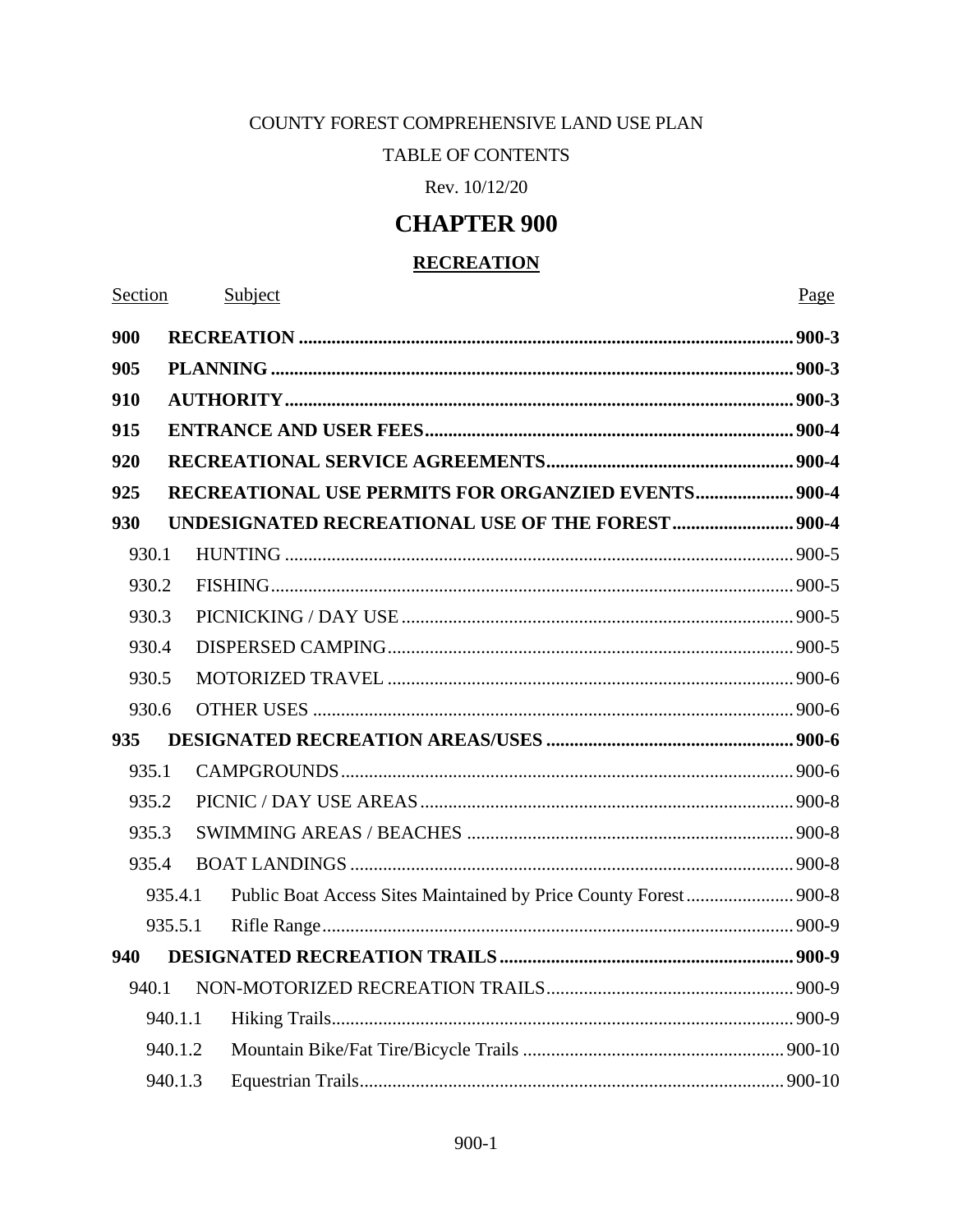| 940.1.4 |  |
|---------|--|
| 940.1.5 |  |
| 940.2   |  |
| 940.2.1 |  |
| 940.2.2 |  |
| 940.2.3 |  |
| 940.2.4 |  |
| 940.3   |  |
| 940.3.1 |  |
| 940.3.2 |  |
| 940.3.3 |  |
| 945     |  |
| 945.1   |  |
| 945.2   |  |
| 945.2.1 |  |
| 945.2.2 |  |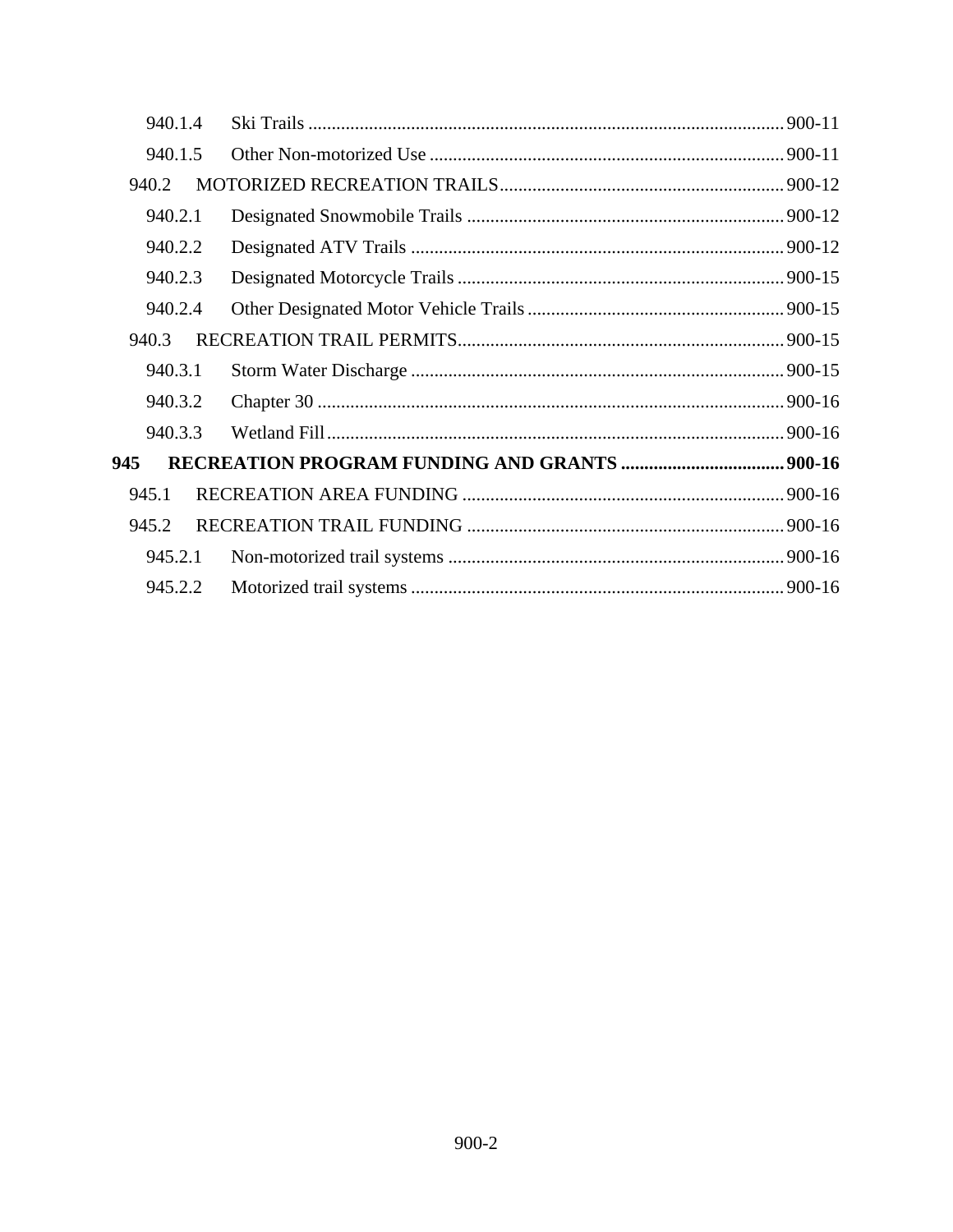#### <span id="page-2-0"></span>**900 RECREATION**

Recreation is an integral part of the management of the Price County Forest and recreation uses are referenced in most of the previous chapters. Due to the tremendous growth in recreational demands over the duration of the last planning period, this Plan recognizes the importance of more intensive recreational planning and emphasizes its importance with a separate chapter.

## <span id="page-2-1"></span>**905 PLANNING**

In addition to this Plan, the Price County Outdoor Recreation Plan also guides the recreation program. This plan is revised every five years and is made part of this Plan. The Price County Outdoor Recreation Plan includes, but is not limited to, activities on the County Forest. It incorporates snowmobile and ATV plans, campgrounds, parks and boat landings, recreational maintenance and development plans and other recreation surveys and reports.

The Outdoor Recreation Plan, Wisconsin Statewide Comprehensive Outdoor Recreation Plan (SCORP), public input, and other local or regional planning documents will be used as resources in recreational planning and development efforts. The responsibility for recreational planning, development and maintenance on the County Forest will rest with the Committee.

#### <span id="page-2-2"></span>**910 AUTHORITY**

The Price *County Code of Ordinances* and s.28.11 Wis. Stats, authorize the Price *County Forestry, Parks and Recreation Committee* to provide recreational opportunities for the public. This authority is further recognized in the mission statement for the County Forest Plan (Chapter 100), which specifically identifies outdoor recreational opportunities. This mission statement also charges the Committee to conduct activities in a manner that prevents or minimizes environmental damage.

Maps of the recreational facilities managed through the Price County Forest program are appended or referenced in Chapter 1000.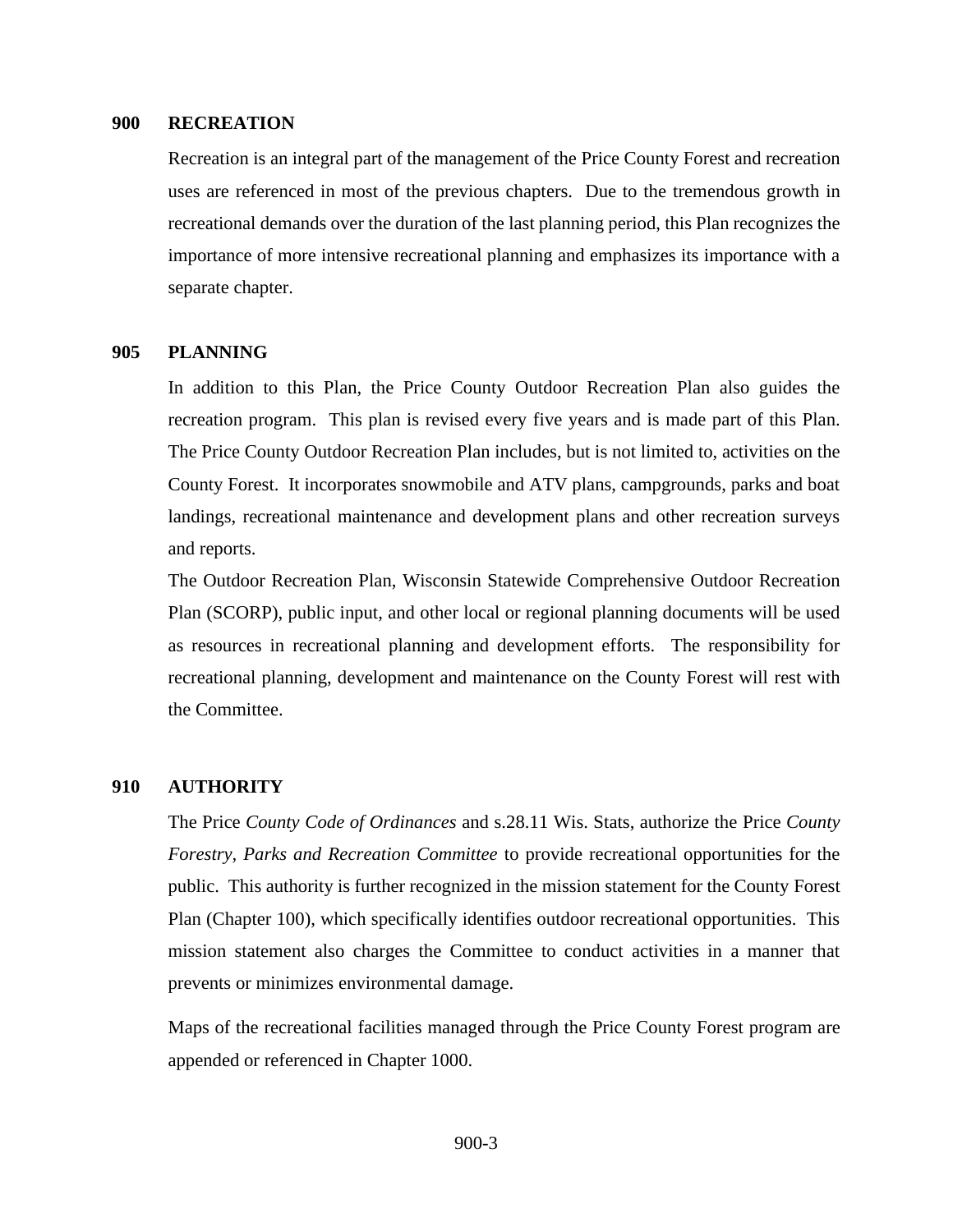## <span id="page-3-0"></span>**915 ENTRANCE AND USER FEES**

The Committee is empowered and shall have responsibility for establishing entrance, camping and other user fees on recreational facilities maintained by the County Forest. Camping, entrance or other fees shall be comparable to fees charged by (*similar private facilities, other adjacent counties*) and are subject to periodic change by the Committee. Fees, where appropriate, will be utilized to assist in the maintenance of recreational facilities. Detailed information on park or recreation area use regulations can be found in the Price County Parks and Forests Ordinance.

#### <span id="page-3-1"></span>**920 RECREATIONAL SERVICE AGREEMENTS**

It is permissible for the Committee to contract with clubs or individuals to provide for recreational maintenance or services to the public. As part of the Plan, the County contracts for the following services

- 1. Snowmobile trail grooming and maintenance
- 2. ATV trail grading and maintenance
- 3. Park and Campground Caretaking
- 4. Others as appropriate

# <span id="page-3-2"></span>**925 RECREATIONAL USE PERMITS FOR ORGANZIED EVENTS**

Any event on the Forest which is advertised to the public, for which a fee is charged, or is otherwise organized as an event, requires a permit or authorization by the Committee. Permits may be issued by the Committee provided the use is consistent with management activities and will not cause resource damage. Appropriate levels of event liability insurance are required. No permits for sale of malt or intoxicating beverages will be issued on the County Forest. Permits will not be issued for cabin sites on the forest

#### <span id="page-3-3"></span>**930 UNDESIGNATED RECREATIONAL USE OF THE FOREST**

Undesignated recreation includes those informal activities for which the County Generally does not provide a facility or service. These uses include activities such as hunting, fishing, biking, hiking and others. These uses do not require a permit but must be conducted in compliance with ordinance. The Forest Administrator and the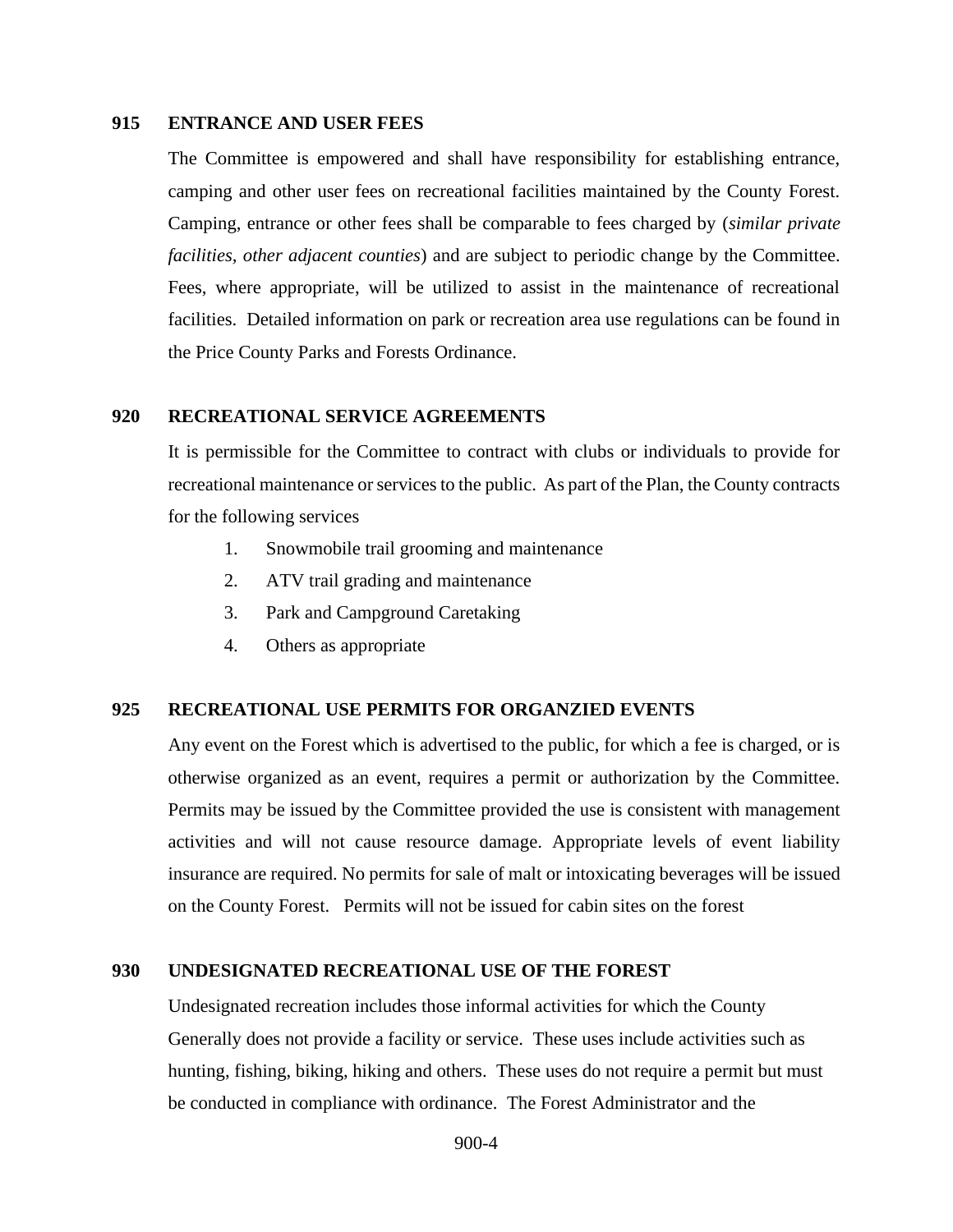Committee shall periodically review such uses and enact ordinances as necessary to protect from resource damage.

# <span id="page-4-0"></span>930.1 HUNTING

The entire County Forest is open for regulated hunting, except for areas developed for high public use, such as all county parks and campgrounds. The Price County Code of Ordinances regulates activities relating to hunting. Refer to Chapter 1000 for a full text of the Ordinance. In general, the following activities are regulated: Temporary hunting stands and elevated stands are permissible from one week prior to the first big game season of the year until one week after the last deer season. The use of nails, lag screws, screw steps, or other damaging devices is not permitted. No permanent type structures shall be permitted.

# <span id="page-4-1"></span>930.2 FISHING

All lakes and streams within the forest are available for fishing unless otherwise listed in state and county regulations.

#### <span id="page-4-2"></span>930.3 PICNICKING / DAY USE

Picnicking and other day uses, outside of established facilities is allowed. The Price County Code of Ordinances also regulates day use. In general, the following activities are regulated:

- 1. All litter, trash or rubbish must be removed
- 2. Cutting or harvesting vegetation is not permitted
- 3. Fires may not be left unattended unless the ground is 100% snow covered

#### <span id="page-4-3"></span>930.4 DISPERSED CAMPING

A permit is required to camp outside of developed campgrounds on the Price County Forest.

- 1. No littering or site destruction will be tolerated.
- 2. The Forestry and Parks Committee will set the permit fee.
- 3. Maximum permit period is 14 days.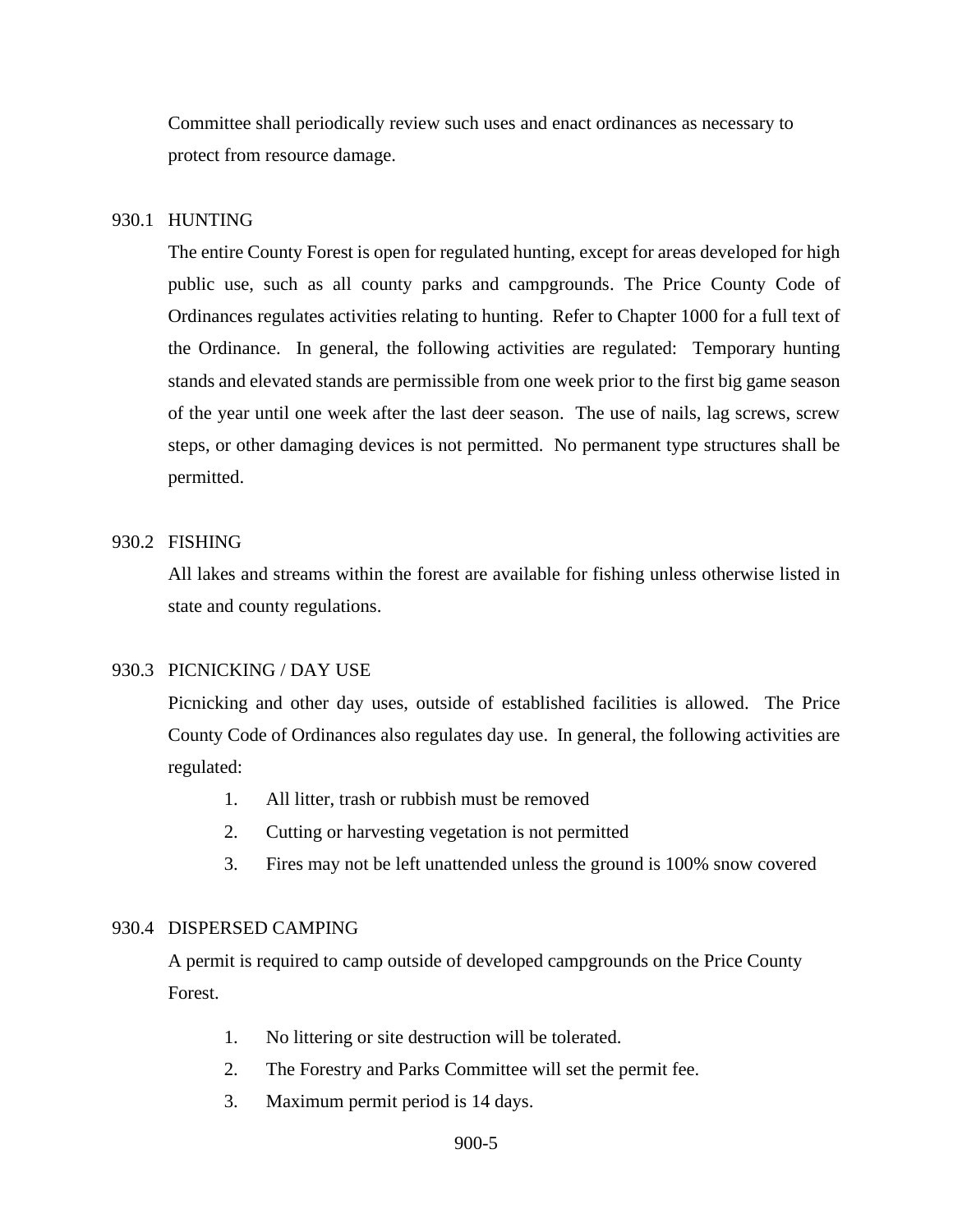- 4. Natural vegetation and terrain may not be damaged or altered in any way, except for the construction of an adequate fire ring. Fasteners such as nails, screws or bolts may not be attached to trees.
- 5. Manufactured materials (lumber, concrete, plastics, etc.) may not be left on the site when it is vacated. No trees or other vegetation, either native or exotic, may be planted on the site.

#### <span id="page-5-0"></span>930.5 MOTORIZED TRAVEL

The Price County Code of Ordinances (and road and access plan if applicable) regulates motorized uses on the County Forest. The full text of these regulations if included in Chapter 700.

## <span id="page-5-1"></span>930.6 OTHER USES

Other uses of the County Forest are permitted provided they are not specifically addressed with the County Code of Ordinances. The County Board may, at any time, enact ordinances to protect the forest should damage begin to occur from other uses*.*

## <span id="page-5-2"></span>**935 DESIGNATED RECREATION AREAS/USES**

Designated recreation includes those uses for which the County provides a trail or facility. The Price County Forest has developed sites and areas to accommodate a high degree of public use. The Committee may prohibit other recreation activities that are not compatible with the intent of the developed facilities.

The Committee and Forestry Department has noted a marked increase in demand for recreation facilities. Price County may attempt to develop additional facilities and will maintain its currently developed facilities.

# <span id="page-5-3"></span>935.1 CAMPGROUNDS

1. Solberg Lake County Park & Campgrounds

This park is a 35-acre peninsula extending into Solberg Lake and is located just north of Phillips. It is one of the premier day-use areas and campgrounds in northern Wisconsin.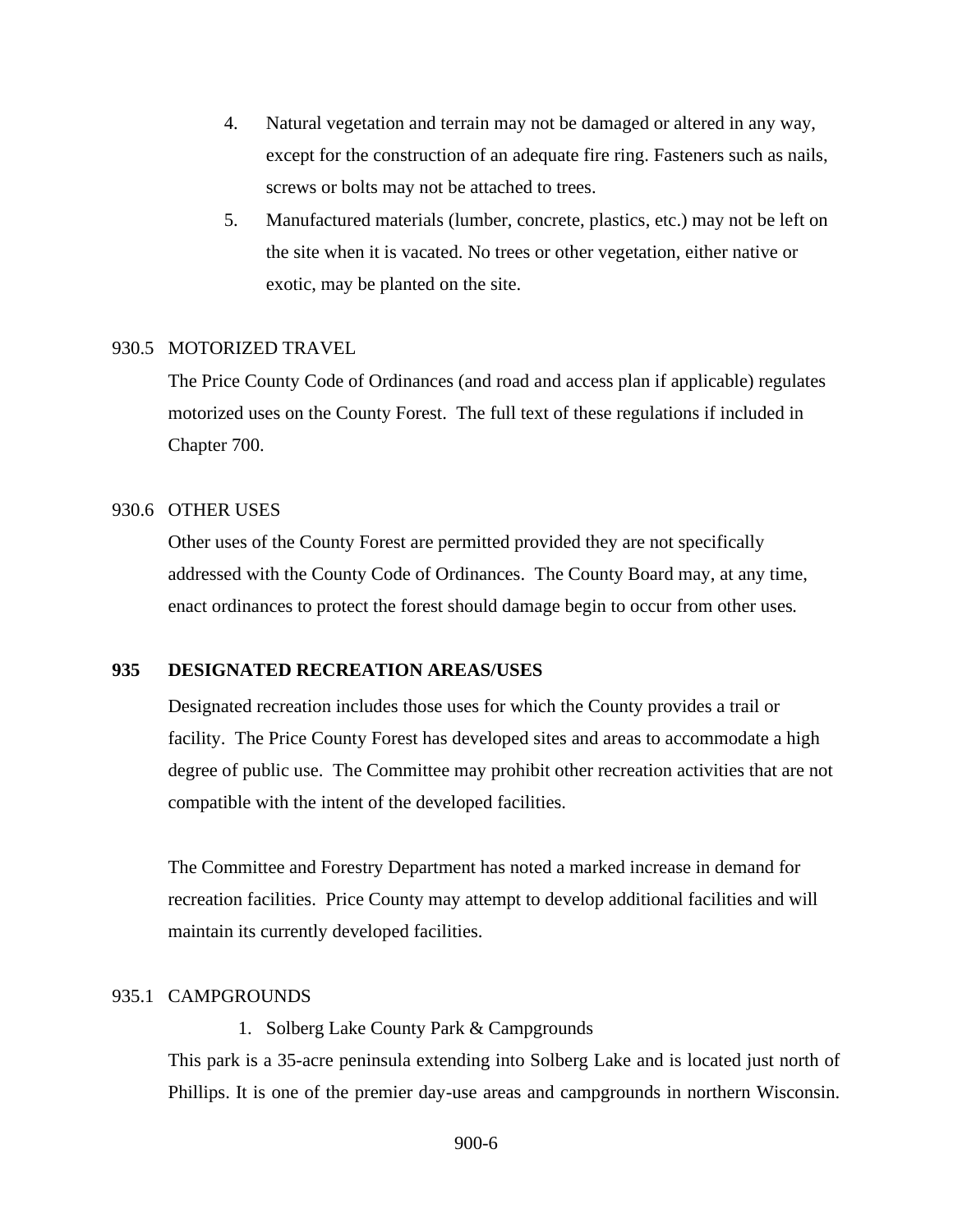There is a beach on the southernmost point surrounded by red pine. This park can accommodate RVs, trailers, tent trailers, and tents. The campground typically fills up early on weekends from Memorial Day to Labor Day and on the week of July 4<sup>th</sup>.

Facilities include: 60 camp sites w/electrical hookups, 2 flush toilet/shower buildings, open air shelter with electricity, sanitary dump station, sand volleyball court, horseshoe pits, caretaker on site (Memorial Day through Labor Day), sites have picnic table and a fire ring, sand beach, playground equipment, firewood provided, paved road  $\&$  parking area, picnic area, tables & grills, paved boat ramp, boat dock, fishing pier, pressure water (mid-May through mid-September) and nature/hiking, snowmobile and ATV trails.

## 2. Smith Lake County Park & Campground

This 300-acre park is located southwest of Park Falls. It consists of the forest and lakefront property surrounding Smith Lake, part of the Flambeau River, plus 2 canoe-in campsites. There is ATV trail access to the Tuscobia State Trail via the county ATV trail and Omaha road and also access to the Park Falls Tuscobia Trailhead County Park. This campground can accommodate RVs, trailers, tent trailers, and tents.

Facilities include: 30-unit campground (all with electrical hookups year round), sanitary dump station, open air shelter with electricity, provided firewood, picnic area, tables  $\&$ grills, ATV trail access, vaulted toilets, paved road & parking area, boat landing, boat dock, shower/flush toilet building, pressure water (mid-May through mid-September), fishing, hiking trail, and a sand beach.

#### 3. Big Falls County Park & Campground

This 88-acre (15 acres of scenic river-edge) park is located in the southwest corner of Price County along the South Fork of the Jump River. Flanked by tall white and red pine, the Jump River cascades around huge granite rocks and provides viewers with a "wild river" environment. This park can accommodate trailers, tent trailers, and tents.

Facilities include: 6-unit campground (no electricity, open year-round), picnic tables, grills, fire pit (with firewood provided), well-hand pump, open air shelter (no electricity), vaulted toilets, surfaced road & parking area, swing sets, horseshoe pits, volleyball area, hiking trail along the falls area, and fishing.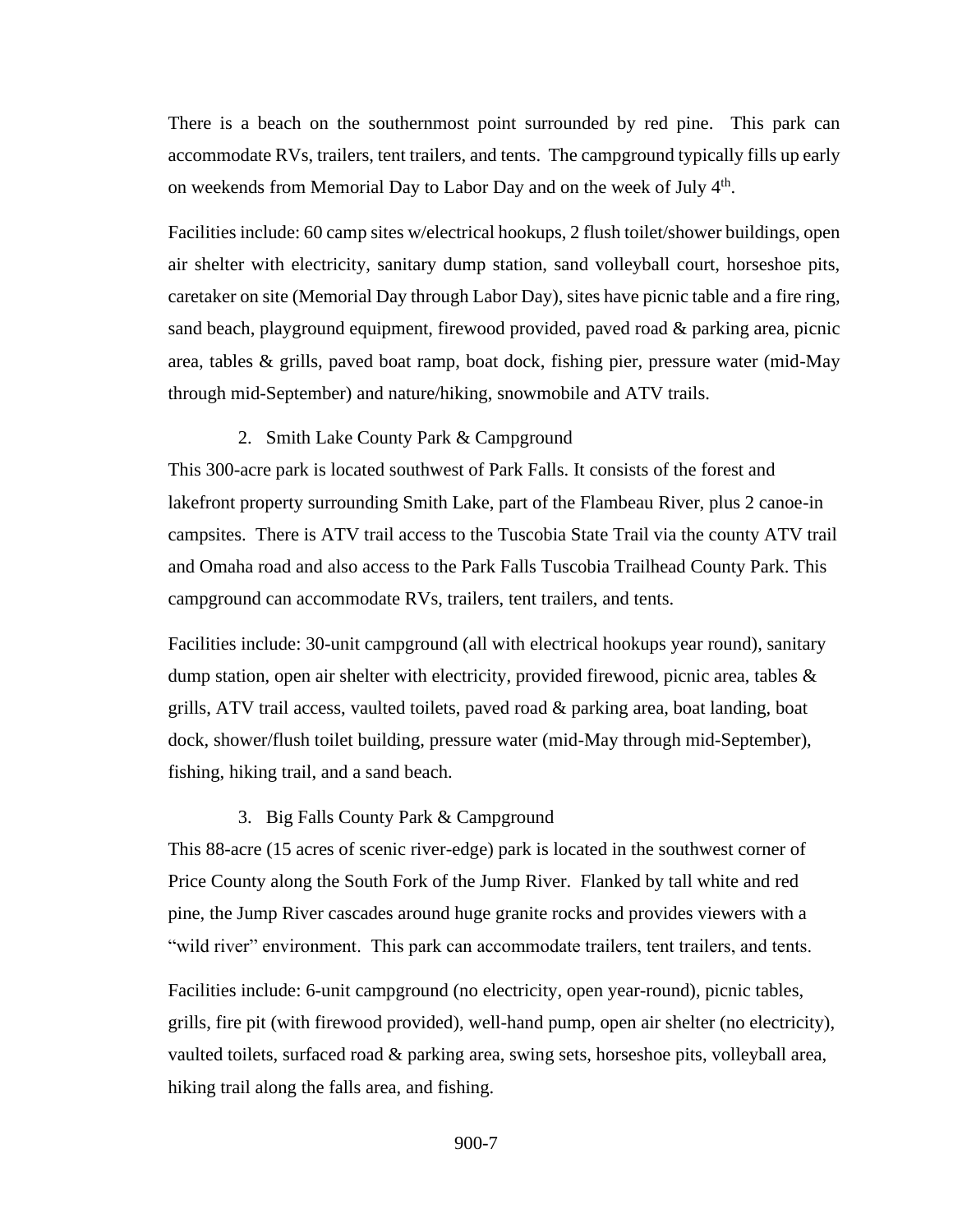## <span id="page-7-0"></span>935.2 PICNIC / DAY USE AREAS

Picnic areas open to the public include:

- 1. Solberg Lake County Park
- 2. Big Falls County Park
- 3. Smith Lake County Park
- 4. Tuscobia Trailhead County Park
- 5. Timm's Hill County Park
- 6. Wisconsin Concrete Park

# <span id="page-7-1"></span>935.3 SWIMMING AREAS / BEACHES

Designated swimming areas include:

- 1. Solberg Lake County Park
- 2. Timm's Hill County Park
- 3. Smith Lake County Park

Lifeguards are not provided at these areas.

# <span id="page-7-2"></span>935.4 BOAT LANDINGS

Several boat landings, canoe landings, and adjacent roads currently provide water access on the Forest primarily for recreational activities.

The existing water access points will be maintained to provide a place to launch a small fishing boat or canoe. Not all watercraft will be able to use these access points. These landings are built for public use and not for private boat mooring sites. Mooring or storing boats for longer than 24 hours is prohibited.

### <span id="page-7-3"></span>935.4.1 Public Boat Access Sites Maintained by Price County Forest

The following public boat access sites have been developed on the Price County Forest and are open to public use:

- 1. East Solberg Lake Boat Landing
- 2. Squaw Creek Boat Landing
- 3. Disappearing Creek Boat Landing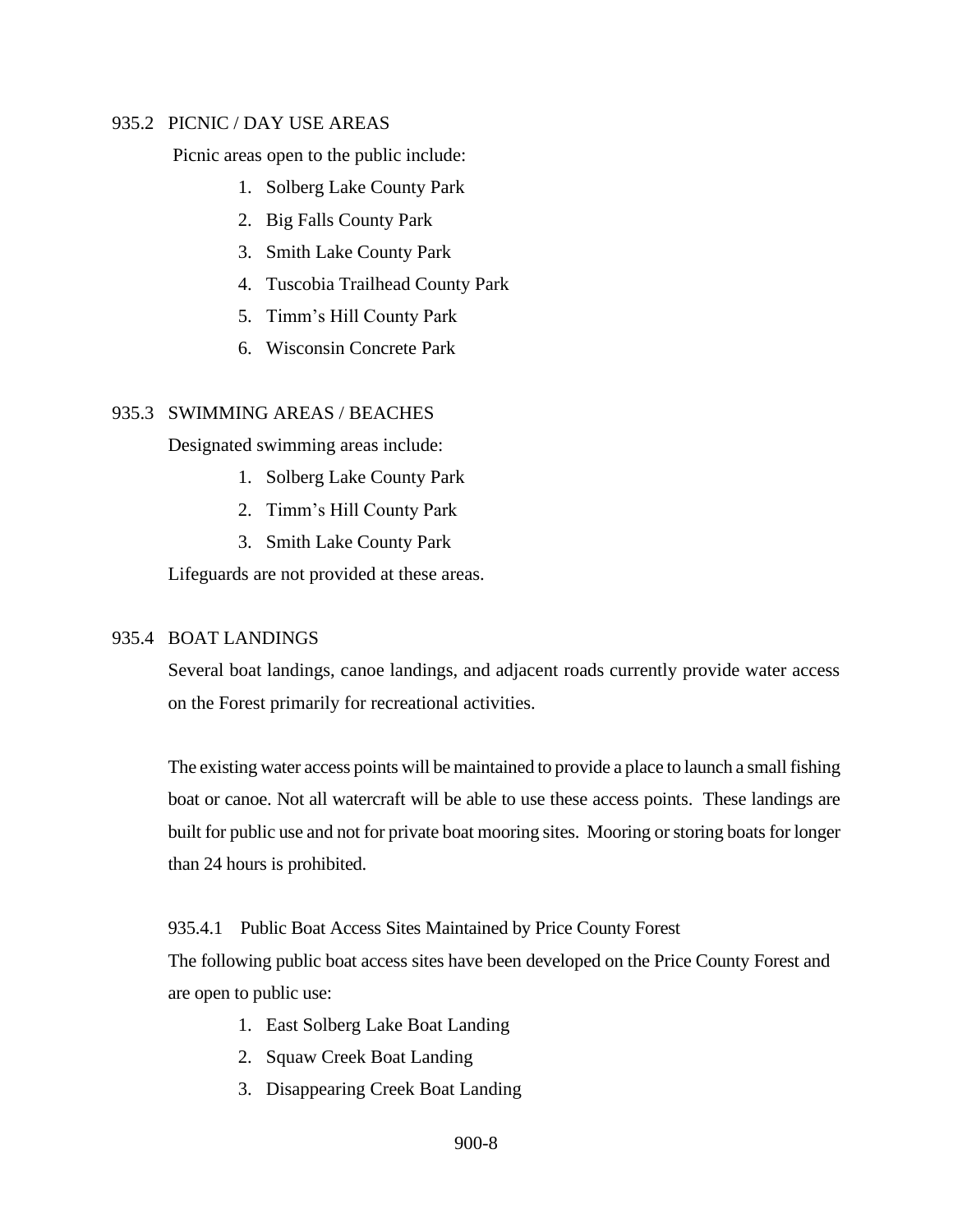- 4. Solberg Lake Park Boat Landing
- 5. Timms Hill Bass Lake Boat Landing
- 6. Smith Lake Boat Landing

## <span id="page-8-0"></span>935.5.1 RIFLE RANGE

• Cranberry Creek Rifle Range - Includes a 25-, 50- and 100-yard target.

## <span id="page-8-1"></span>**940 DESIGNATED RECREATION TRAILS**

Designated recreation trails are those for which the County provides a designated trail and/or facility. The County currently provides trail systems that accommodate a fair degree of public use. The Committee may prohibit other activities on these trails that are not compatible with the intent of the development.

Whenever possible, multiple uses of various trail systems are encouraged and are subject to policy review of the Committee. Wherever possible, attempts will be made to avoid user conflicts. Recreational users, however, will frequently encounter forest management activities instrumental to the existence and future of the County Forest. Trail systems are identified in Chapter 1000.

# <span id="page-8-2"></span>940.1 NON-MOTORIZED RECREATION TRAILS

The Price County Forest is a multiple use forest. Non-motorized recreation trails are a legitimate use of the forest. Design and maintenance of these trails may highlight natural features present on the Forest, should minimize damage, and reduce user conflict. Trail use and development must be compatible and sustainable with the characteristics of the landscape.

It is the policy of the Committee to manage non-motorized recreation trails on the County Forest.

<span id="page-8-3"></span>940.1.1 Hiking Trails

940.1.1.1 Undesignated Hiking Trails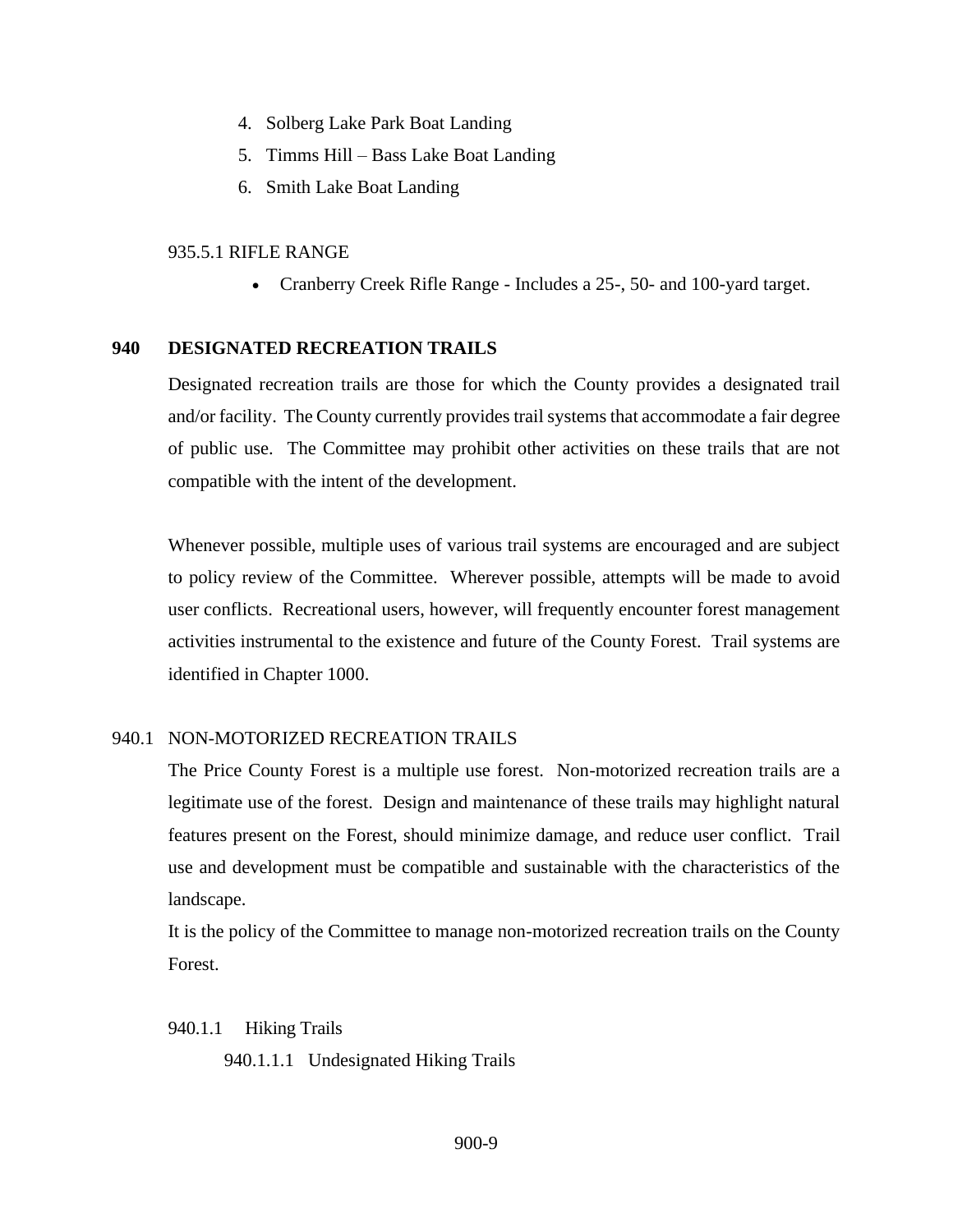All portions of the County Forest are open to hiking or foot travel unless marked with signs closing an area.

940.1.1.2 Designated Hiking Trails

- 1. Solberg Nature Trail
- 2. Timm's Hill Hiking Trails
- 3. Big Falls Trails
- 4. Fork's Trail
- 5. Smith Lake Trails
- 6. Tuscobia Trailhead Trails
- 7. Pine Line (summer only)
- 8. Timm's Hill National Trail

One National Scenic Hiking and Backpacking Trail is present on the Price County Forest. The Timm's Hill National Trail crosses the Forest in section 11 of the Town of Hill. The trail is both a national and state scenic trail and connects to the Ice Age Trail. It is intended to provide a high quality rustic walking experience across Wisconsin.

#### <span id="page-9-0"></span>940.1.2 Mountain Bike/Fat Tire/Bicycle Trails

• Undesignated Bicycle Trails

All trails, roads, and fire lanes are open for recreational bicycle use. Off-trail mountain bike use may be restricted in specific areas if use causes erosion or other environmental damages.

• Designated Bicycle Trails - Pine Line (summer only)

## <span id="page-9-1"></span>940.1.3 Equestrian Trails

• Undesignated Horseback Riding Trails

All trails, roads, and fire lanes are open for horseback trail riding. Off- trail riding within 50 feet of rivers, streams, or lakes is not permitted except when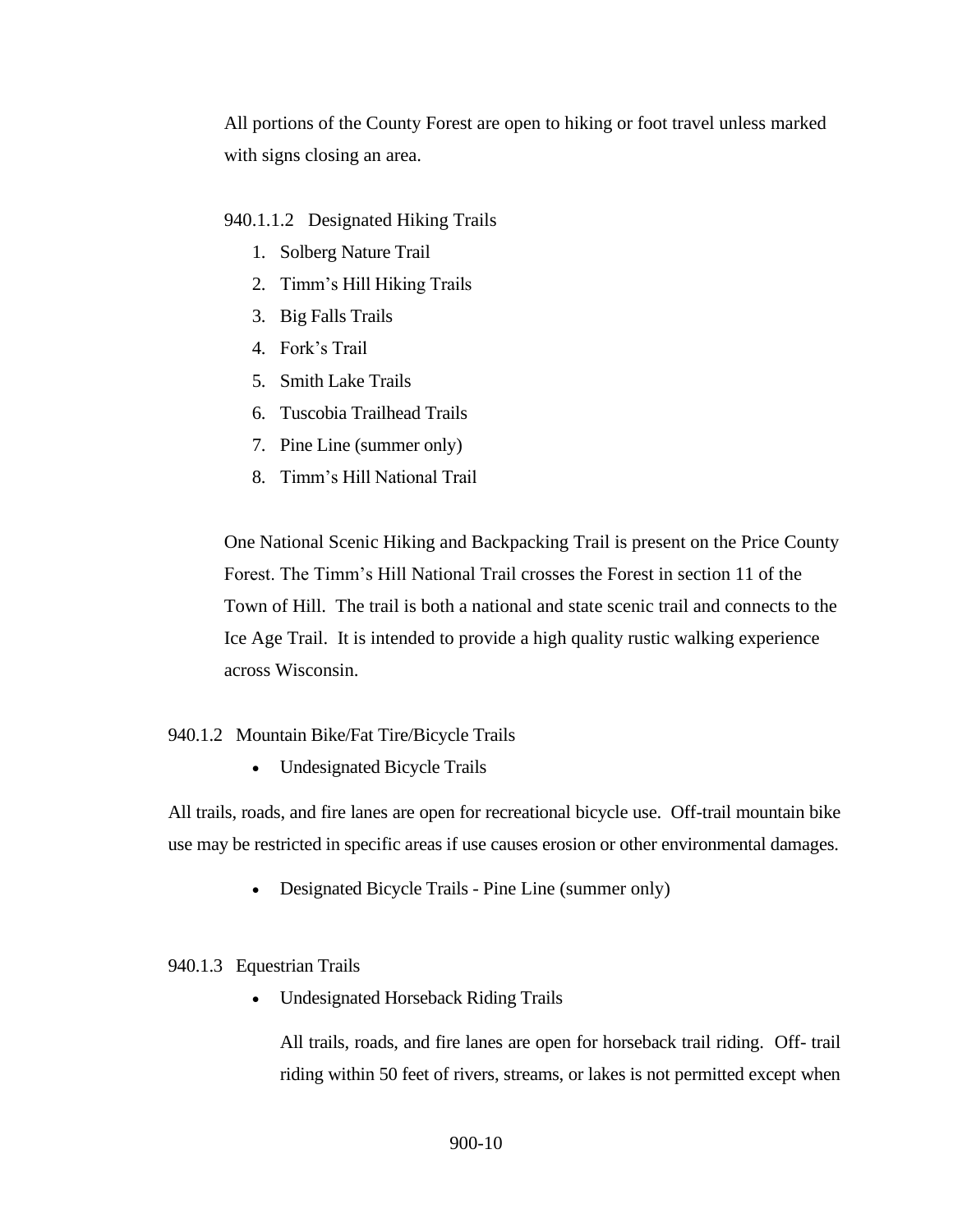watering horses. Use may be restricted in specific areas if use causes erosion or other environmental damages.

- Designated Horseback Riding Trails
	- 1. Holy Cross Trail System
	- 2. Timm's Hill National Trail
	- 3. Solberg Lake Trail
	- 4. Pine Line Trail

# <span id="page-10-0"></span>940.1.4 Ski Trails

• Undesignated Cross-Country Ski Trails

All trails, roads, and fire lanes are open for cross-country skiing. Crosscountry skiing on groomed snowmobile trails is not permitted due to serious safety concerns**.**

- Designated Cross-Country Ski Trails
	- 1. Holy Cross
	- 2. Squaw Creek
	- 3. Timm's Hill

Three regularly groomed ski trails are available for public use on the Forest and are maintained for public skiing. Flambeau Nordic Ski Club has agreed to maintain the Holy Cross and the Squaw Ski Trails. The High Point Ski Club has agreed to maintain the Timm's Hill Ski Trail. Motorized vehicle use is not permitted on these two trail systems without authorization.

# <span id="page-10-1"></span>940.1.5 Other Non-motorized Use

Other non-motorized recreational trail uses including, but not limited to, snowshoeing, dog sledding, and hunting on foot are permitted on all trails except where otherwise posted as closed.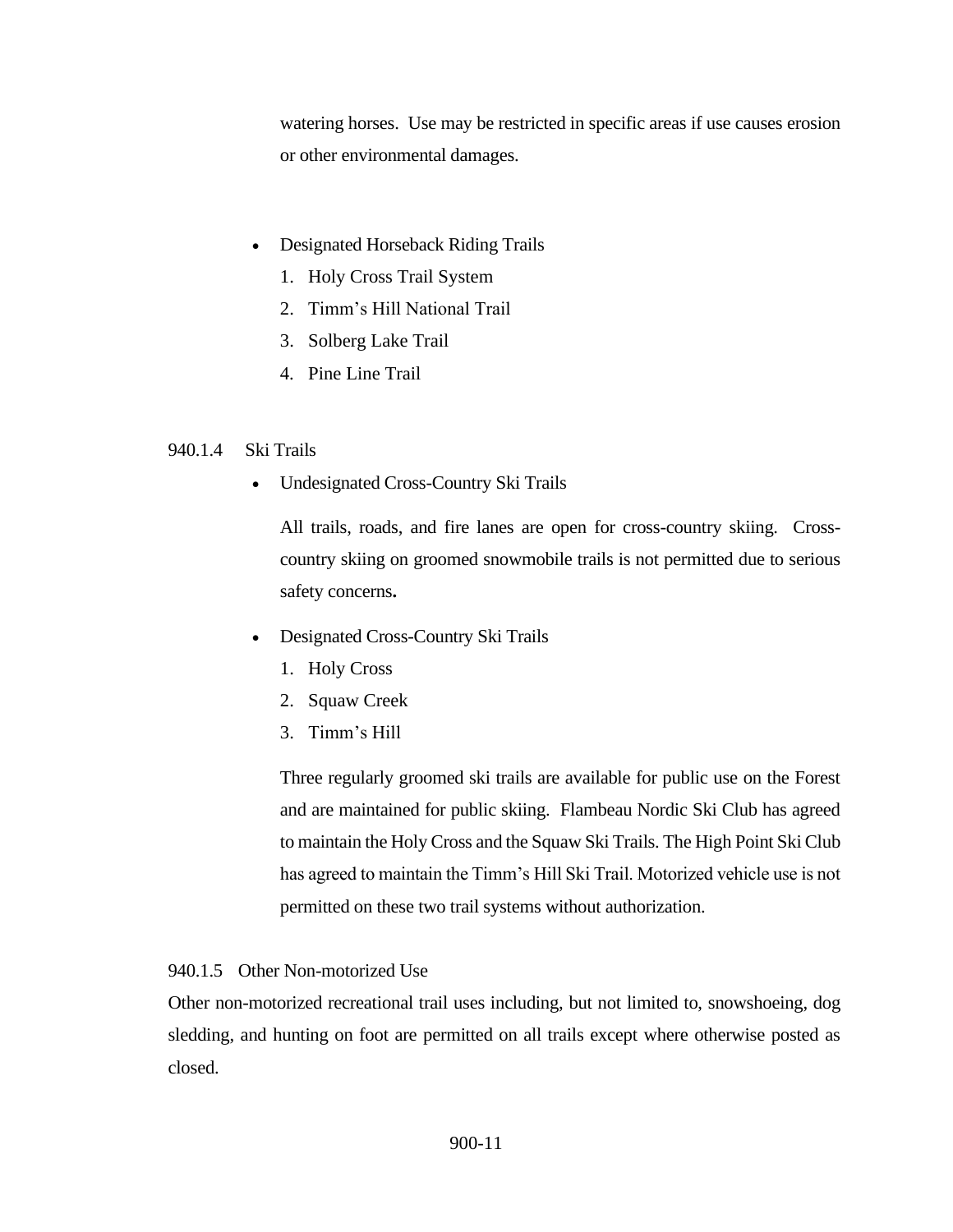# <span id="page-11-0"></span>940.2 MOTORIZED RECREATION TRAILS

### <span id="page-11-1"></span>940.2.1 Designated Snowmobile Trails

Designated snowmobile trails are those recognized by the Committee as the official trails within the County. The Zoning Department manages the snowmobile trail system in Price County. Annual agreements outline the operation, maintenance and insurance obligations between the County and local clubs.

## <span id="page-11-2"></span>940.2.2 Designated ATV Trails

Designated ATV Trails are those recognized by the Committee as official trails within the County. These may lie on County, private, or other agency lands. Annual agreements outline the operation, maintenance and insurance obligations between the County and local clubs. The County contracts with the following snowmobile/ATV clubs for trail maintenance: Southern Price County, Northwoods Range Rovers, Prentice Bushbenders and the Price County Snowmobile Association.

There are numerous types of designated ATV trail managed by Price County. These trails are further identified in the appendix.

### 940.2.2.1 Trail Types

The County recognizes several different classifications of ATV trail. Maps are appended for reference.

1. Funded Winter ATV Trails – Some of the state funded snowmobile trails on the County Forest are also designated and funded as winter use ATV trails. There are approximately 135.4 miles of winter funded ATV trail managed by Price County, with 25.4 miles on County Forest lands.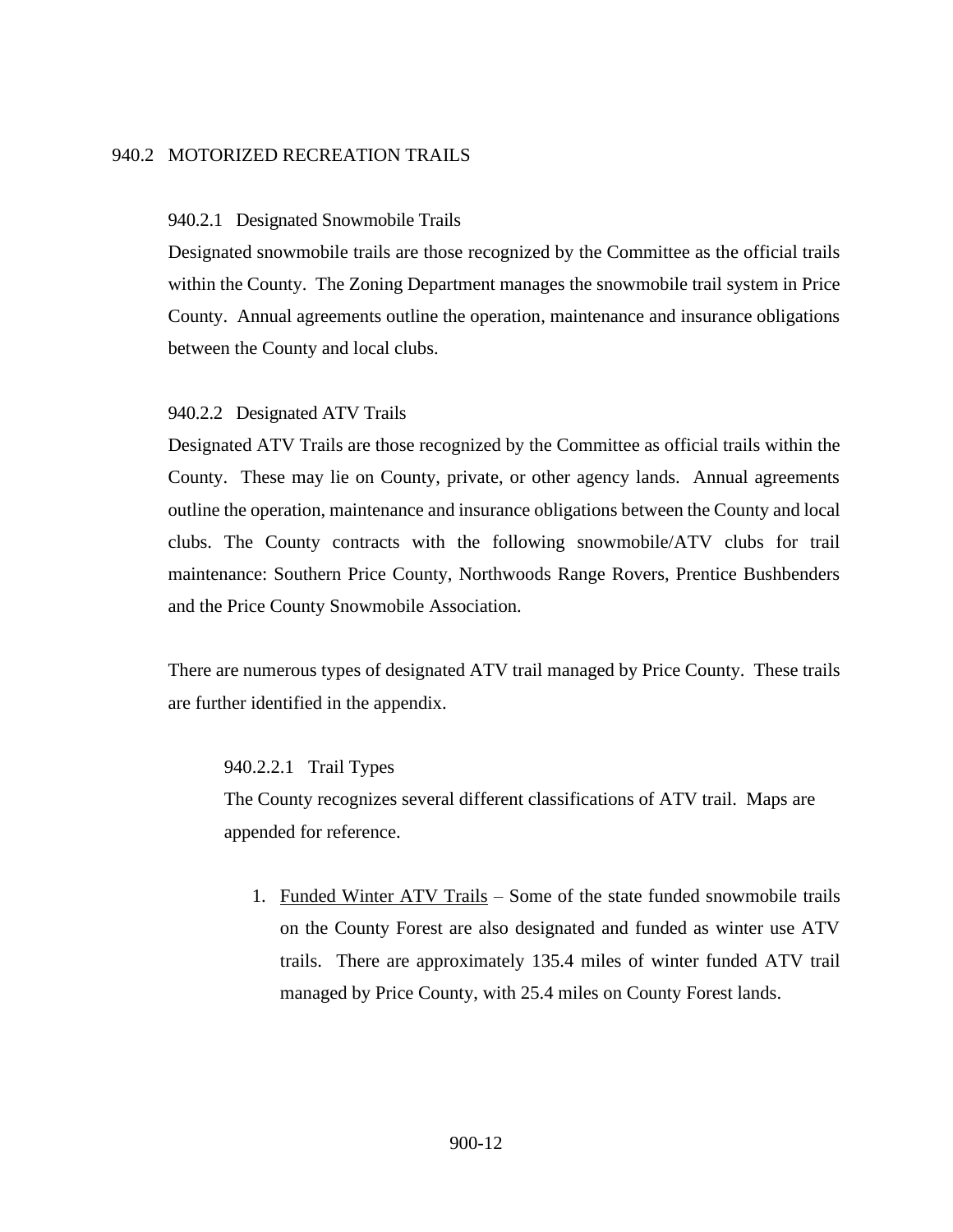- 2. Funded Summer ATV Trails these are trail systems funded for only summer use. There are approximately 1.3 miles of summer use ATV trails managed by the County with 0 miles on the County Forest.
- 3. Funded Year-Round Trails these are trail systems funded for both winter and summer use. There are approximately 15.8 miles of year-round funded ATV trails managed by Price County with 15.8 miles on the County Forest.
- 4. Funded UTV Trails UTV's, or side by sides, can be allowed on ATV trail systems. Price County allows for UTV's on all of the funded trails within the County.
- 5. Funded Troute/Hybrid Trails The ATV/UTV program does not allow for full maintenance funding on ATV/UTV trails that are open to highway traffic (cars, trucks, etc.) ATV trails with this dual use that were maintained and funded prior to August 1, 2012 are still funded at 100% of the annual per mile maintenance rate. Trails funded after August 1, 2012 allow for partial funding under the following categories:
	- a. County Forest Gas Tax Roads These are gas tax roads used as a connector to trails or services and are funded at a rate determined by the full per mile funding rate, less gas tax funding rate, not to exceed 50% of the full maintenance funding rate. Price County maintains 2.78 miles of County Forest Road Routes.

## 940.2.2.2 ATV Trail Maintenance

Price County signs maintenance agreements with the clubs listed above to maintain the ATV trail system. The County shall inspect and monitor trails, bridges and other infrastructure and attempt to secure funding from grants, or other sources, to periodically replace improvements or rehabilitate trail surfaces or bridges as needed.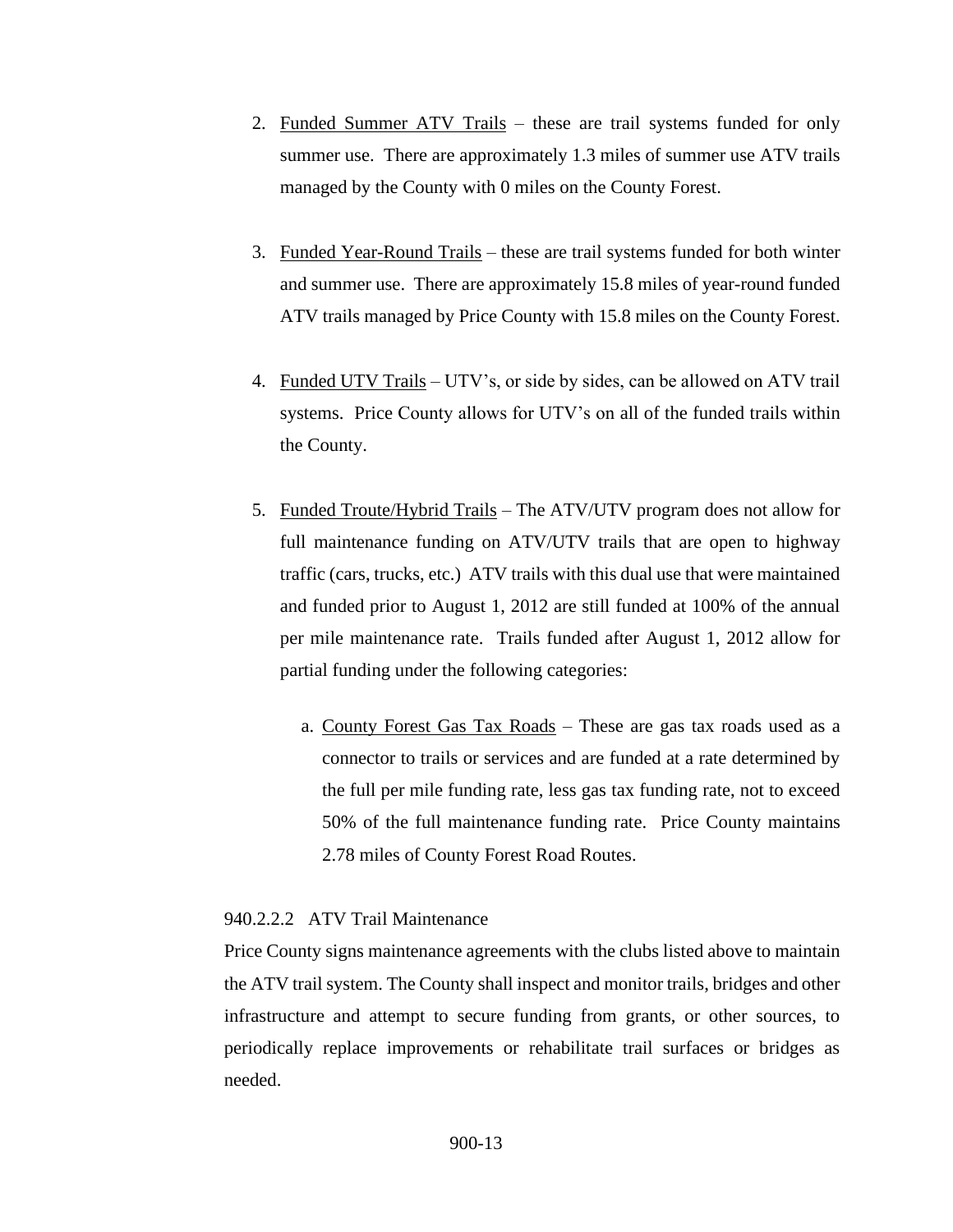#### 940.2.2.3 Future ATV Trails

The use and popularity of ATV's and UTV's increased dramatically over the period of the 2006-2020 County Forest Plan. Increased usage of trail systems proved a tremendous need for much higher levels of trail maintenance in order to manage environmental damages.

Adding ATV trails should be done as part of larger planning effort that incorporates considerations for impact on other users and user groups; how future trail systems will be maintained; and impact on the natural resources. New ATV trail systems will only be considered with the following framework:

- Trails should be designed and planned to connect communities
- Loop trails will be discouraged unless part of a larger trail system that connects communities
- Dead end trails will not be sanctioned as part of the County ATV trail system
- Intensive use areas will not be permitted

It is critical that trail layout and design is done in such a way as to prevent erosion and soil loss. Trails must be developed to sustainably. For the purpose of this plan, sustainability is defined as follows:

**Sustainability** – For the purpose of ATV trails, the term sustainability is intended to mean the development of a trail surface that is maintainable. It appears evident there are no circumstances where an ATV trail can be considered sustainable without intensive maintenance. Of primary importance, trail surfaces need to be conducive to periodic grading or restoration that promotes water runoff from the trail surface and eliminates the opportunity for water flow to gain velocity, causing erosion. Trails should be built with a slight crown and appropriate ditching to allow for adequate and proper water dispersal.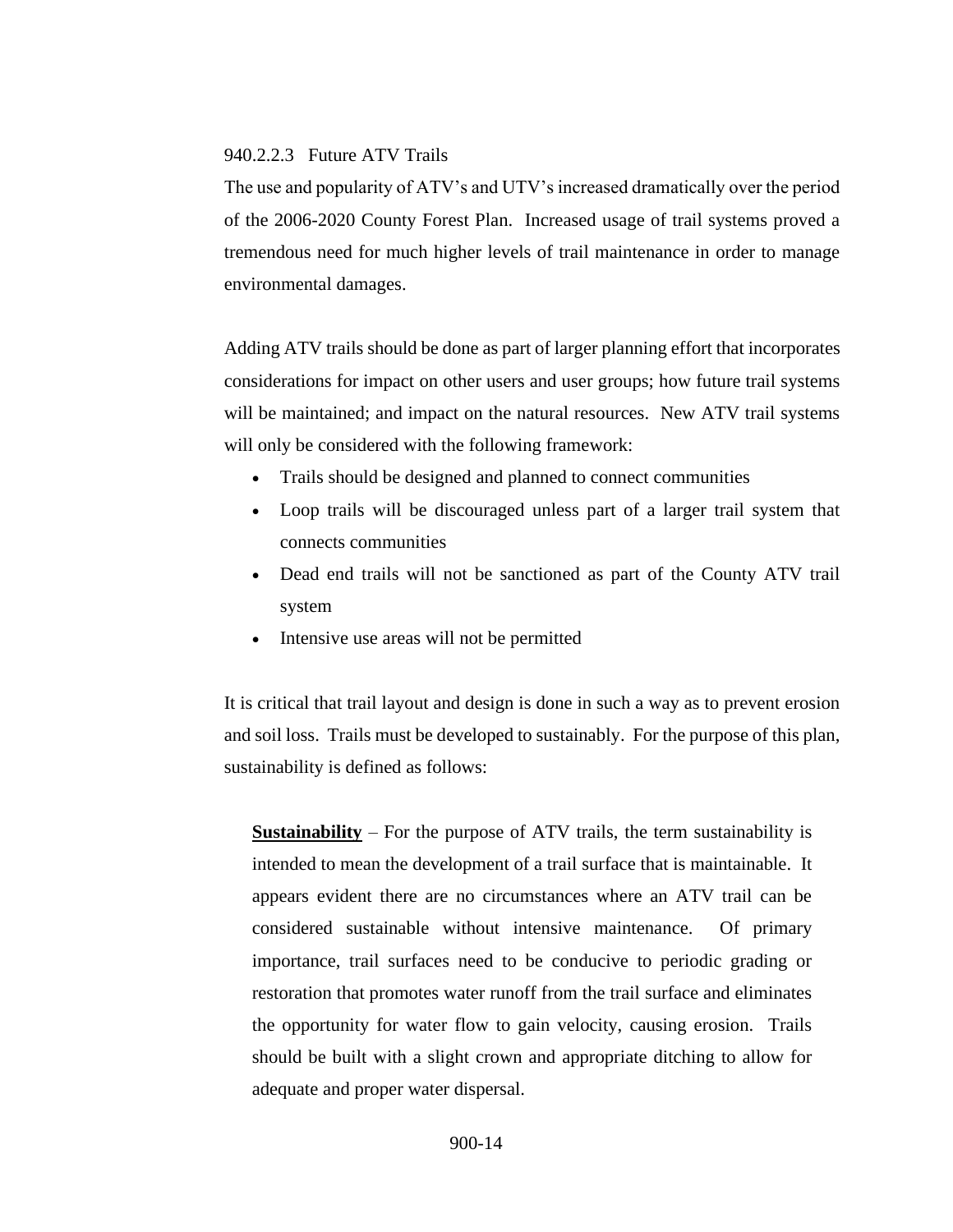To this end, the construction and development of new ATV trails are to comply with the *WCFA ATV/ORV Trail Standards*, which is appended to this Plan.

#### <span id="page-14-0"></span>940.2.3 Designated Motorcycle Trails

ATV Trails located on the County Forest are open to motorcycle use.

### <span id="page-14-1"></span>940.2.4 Other Designated Motor Vehicle Trails

Other motorized recreational use of the County Forest is prohibited on those trails designated for other recreational uses or where trails are rocked, bermed, gated or otherwise blocked. Cross-country use of the forest for motorized use is also prohibited.

# <span id="page-14-2"></span>940.3 RECREATION TRAIL PERMITS

### <span id="page-14-3"></span>940.3.1 Storm Water Discharge

In general, any trail construction or rehabilitation activities that disturb one acre of more of land will require a Storm Water Discharge Permit. There have been instances of inconsistent application of permit requirements statewide. In order to further define the County's understanding and implementation of permit requirements, the following current acceptable process will be used for determining when a permit is needed.

- The 1-acre threshold will be determined by measuring/estimating new disturbance or disturbance of previously grassed surfaces.
- Periodic grading of impervious or non-grassed trail surfaces is not considered disturbance.
- Restoration of water filtration/diversion devices, such as sediment traps or catch basins is considered maintenance and not disturbance
- Reconstruction of previously grassed ditch lines as part of trail rehabilitation is considered disturbance.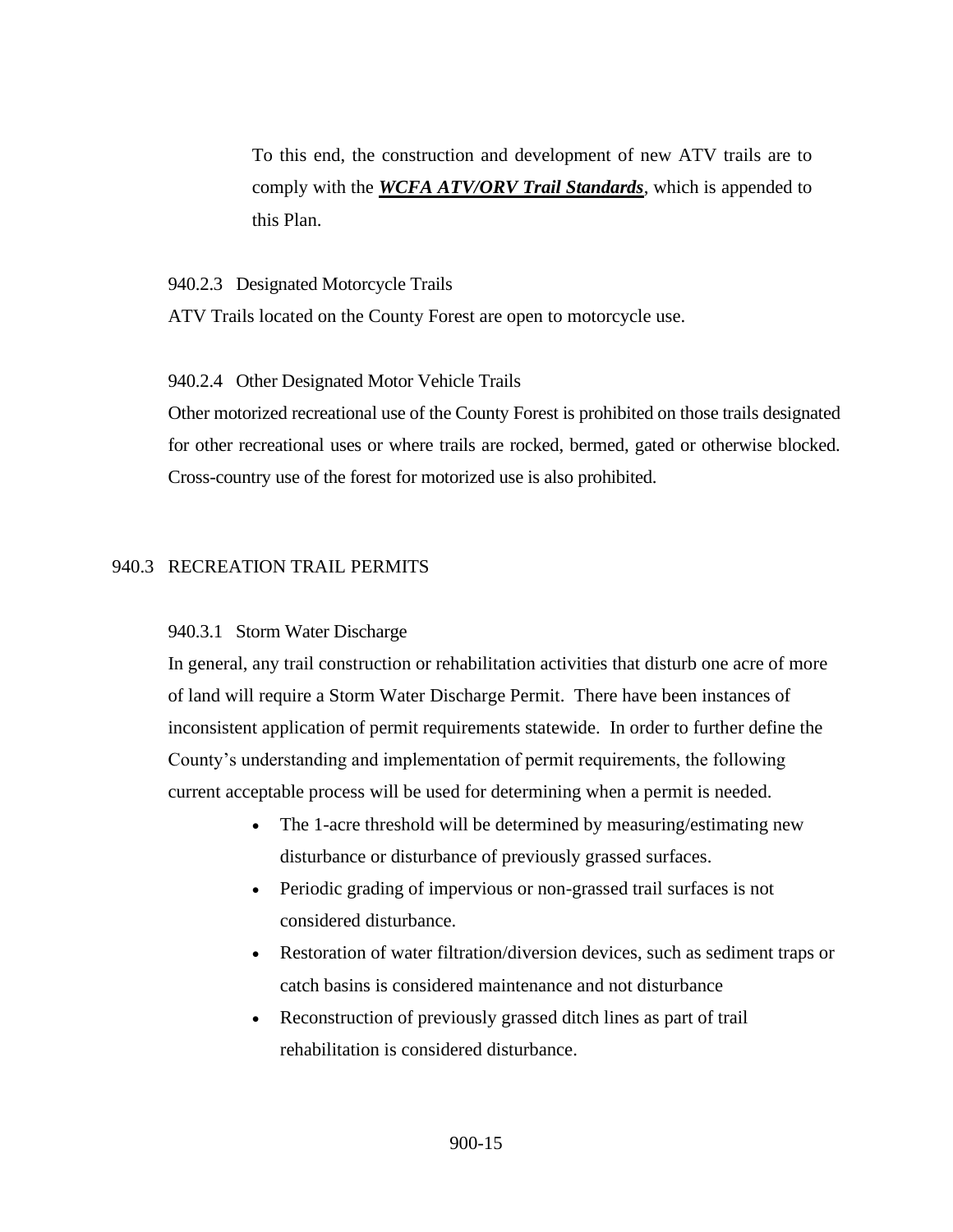#### <span id="page-15-0"></span>940.3.2 Chapter 30

Permits are required for bridges or culvert crossings of navigable waterways. These permits will either be classified as general or individual depending on specific site conditions. These permits are not required for culvert or bridge crossings of nonnavigable or intermittent streams, nor or they required to install a clear span bridge over wetlands.

### <span id="page-15-1"></span>940.3.3 Wetland Fill

Permits are required at any time that fill is placed in a wetland. Permits are available to fill small wetlands for recreation trail purposes. Wetland fill must be less than 10,000 square feet and the permit does not require wetland mitigation. Clear span bridge and boardwalks placed on pilings generally do not require a wetland fill permit. Puncheon style bridges do require a permit.

# <span id="page-15-2"></span>**945 RECREATION PROGRAM FUNDING AND GRANTS**

#### <span id="page-15-3"></span>945.1 RECREATION AREA FUNDING

The County relies on outside funding for most recreation improvements. Aid for Development of Local Parks (ADLP) funding is available for facility development or enhancement but there is normally a very high level of competition for these funds.

## <span id="page-15-4"></span>945.2 RECREATION TRAIL FUNDING

#### <span id="page-15-5"></span>945.2.1 Non-motorized trail systems

At this time, there is very limited access to any grant funds that will assist with nonmotorized recreational trail maintenance. The County mainly relies on volunteers and grants for funding these activities.

#### <span id="page-15-6"></span>945.2.2 Motorized trail systems

There are numerous grant programs available to offset motorized trail system costs. Price County utilizes the following funding sources (rates as of 10/12/20):